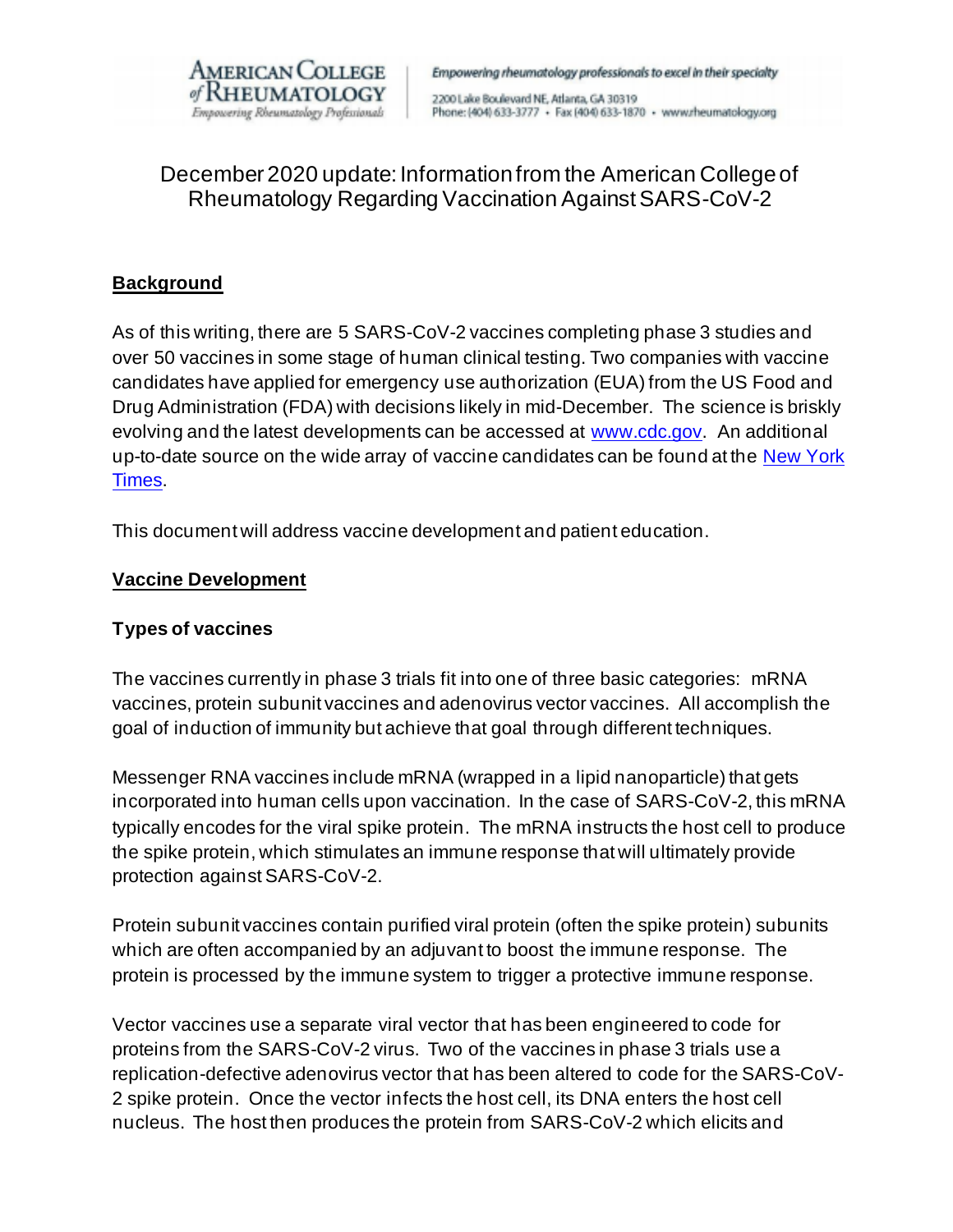immune response and protection against COVID-19. Note that the adenovirus does not modify the host genome.

It is noteworthy that no vaccines using live, attenuated SARS-CoV-2 virus are in phase 3 trials.

# **Where vaccine development stands (as Dec 10, 2020)**

The 5 phase 3 vaccines in the US, and their latest developments as of 12/4/20, include the following:

-Pfizer and BioNTech have collaboratively produced an mRNA vaccine and have applied for an EUA from the FDA.

-Moderna has produced an mRNA vaccine and has applied for an EUA from the FDA. -AstraZeneca reported initial results on their vector vaccine in late November and testing continues.

-Novavax's protein subunit vaccine was granted fast track designation by the FDA in early November but clinical trial results have not been released.

-Janssen is wrapping up a 1 dose vaccination study and preparing for a 2 dose vaccination series study of their vector vaccine.

## **How is the efficacy of a vaccine calculated?**

As reports of vaccination success surface, it is important to understand how the "success rate" is calculated.

The formula is the following:

(% who get COVID in control group) - (% who get COVID in vaccine group) / (% who get COVID in control group).

Efficacy data presented so far from the respective vaccine candidate trials are preliminary and not final. These studies are very large, with over 30,000 participants and as more data are analyzed, the reported efficacy may change.

# **Are there plans to study patients taking immunosuppressive drugs?**

There are plans for further studies on the effect of immunosuppression on SARS-CoV-2 vaccination, but no data are available at this time. This document will be updated as information becomes available.

## **Should patients who receive the vaccine continue their immunosuppressive therapy before and after vaccination?**

At this point no data are available to guide the management of immunosuppressive therapy in the context of SARS-CoV-2 vaccination.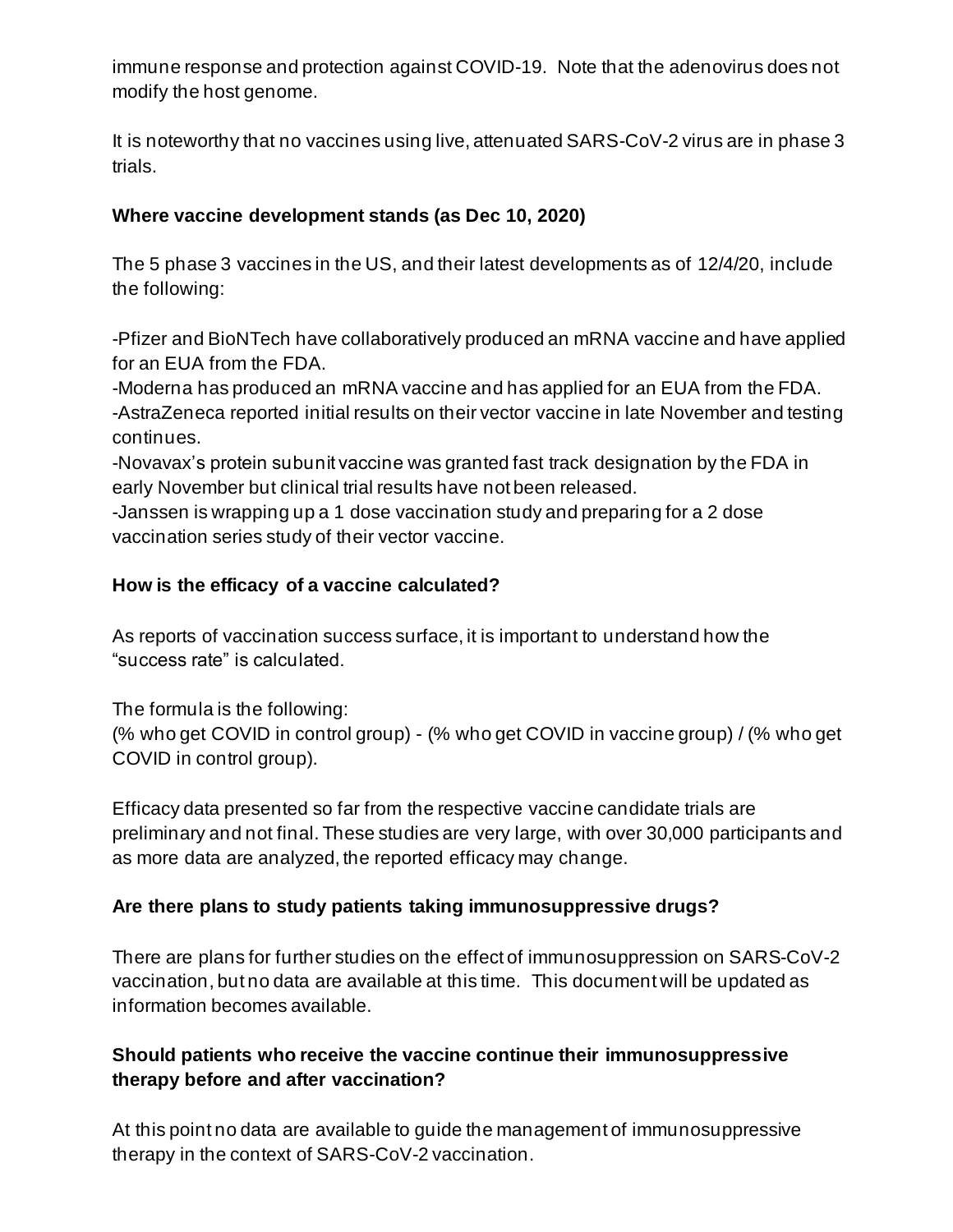# **How to talk to patients about a SARS-CoV-2 vaccine**

# **The risk of COVID-19 vs. the risk of a vaccine**

Comprehensive safety checks are required as part of the process leading to FDA approval of a new vaccine. As with all vaccines that have passed rigorous testing and licensure procedures, the benefits of vaccination (preventing or reducing the severity of infection) are expected to far outweigh any risk from the vaccine. We anticipate recommending all patients, including rheumatology patients, receive an approved COVID-19 vaccine.

If a vaccine based on live, attenuated SARS-CoV-2 virus is developed – again, none is in Phase III testing in the US – it could be an exception. In general, patients taking immunosuppressive medicines, especially chronic prednisone at 10 mg/d or higher, and possibly patients taking biologics, should avoid live-attenuated vaccines until and unless those vaccines have been demonstrated to be safe in those populations. We understand that questions regarding the impact of nucleic acid or viral vector vaccines on our patients' autoimmune disease activity are important. However, no information is available at this time to answer those questions.

#### **Partial vs. absolute protection**

Most vaccines offer incomplete protection against infection and this is likely to be the case with SARS-CoV-2 vaccines as well. However, even partial protection will be of benefit both to patients and the general public. Partial protection may mean that most but not all persons develop immunity, or that some recipients develop weak immunity that makes the consequences of infection less severe than they would have been otherwise.

# **Durability of protection**

Seroconversion (development of antibodies) following natural infection with SARS-CoV 2 takes place between 5-14d after onset of symptoms. Antibody titers appear to correlate with clinical severity but their appearance does not clearly correlate with an abrupt decline in viral load. Also, in some cases, IgM/IgG antibody levels decline rapidly. There is wide variability in the quality of commercially available kits used to measure antibody responses against SARS-CoV-2. Thus, it remains unclear how long protection against re-infection lasts following natural infection with SARS-CoV-2. The same questions apply to durability of protection against SARS-CoV-2 following vaccination. All individuals (including rheumatology patients and staff members engaged in their care) receiving vaccines against SARS-CoV-2, or recovering from COVID-19 infection, should be counseled that the durability of protection remains to be determined, and that prior infection and measurable IgM and IgG antibody responses may not confer reliable or durable protection from reinfection.